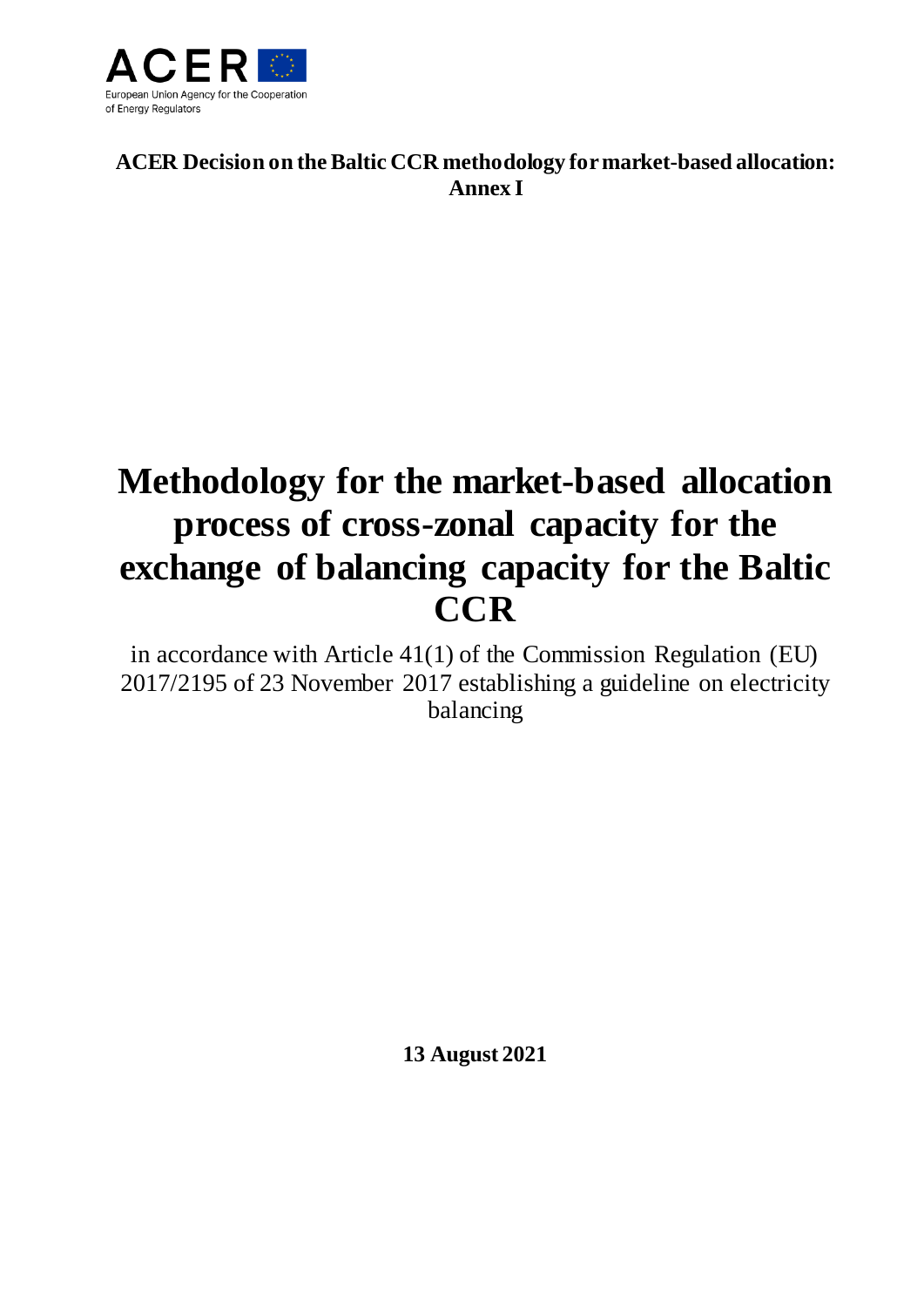#### **Whereas**

- (1) This document provides a methodology for a market-based allocation process of cross-zonal capacity for the exchange of balancing capacity or sharing of reserves (hereafter referred to as the "methodology for market-based capacity allocation") in accordance with article  $41(1)$  of Commission Regulation (EU) 2017/2195 of 23 November establishing a guideline on electricity balancing (hereafter referred to as the "EB Regulation") for the geographic area covering the Baltic capacity calculation region (hereinafter referred to as the "Baltic CCR") as defined in accordance with Article 15 of Commission Regulation (EU) 2015/1222 of 24 July 2015 establishing a guideline on capacity allocation and congestion management (hereafter referred to as the "CACM Regulation").
- (2) The methodology for market-based capacity allocation takes into account the general principles and goals set out in the EB Regulation as well as Commission Regulation (EU) 2017/1485 of 2 August 2017 establishing a guideline on electricity transmission system operation (hereafter referred to as the "SO Regulation"), the CACM Regulation and Regulation (EU) 2019/943 of the European Parliament and of the Council of 5 June 2019 on the internal market for electricity (hereafter referred to as the "Electricity Regulation").
- (3) The Transmission System Operators of the Baltic CCR (hereafter referred to as the "TSOs") intend to exchange balancing capacity and plan for that reason to develop common and harmonised rules and processes for this exchange and procurement in accordance with Article 33 of the EB Regulation. To secure this exchange of balancing capacity, the TSOs intend to submit an application proposal in accordance with Article 38(1) of the EB Regulation to allocate cross-zonal capacity across timeframes using the market-based allocation process pursuant to Article 41 of the EB Regulation. This methodology shall define the details of a market-based cross-zonal capacity allocation process.
- (4) This methodology for market-based capacity allocation is based on an optimisation process that seeks to maximise the sum of actual economic surplus from the procurement of balancing capacity or sharing of reserves and the forecasted estimation of economic surplus for the single day-ahead coupling. Consistent with the EB Regulation's aims as stated in its Article 3, this optimisation process enhances the efficiency of balancing and of European and national balancing markets. The pricing method, the firmness regime and the sharing of congestion income for cross-zonal capacity that has been allocated for the exchange of balancing capacity ensures equal treatment with cross-zonal capacity allocated for the exchange of energy.
- (5) The optimisation process used to allocate cross-zonal capacity effectively trades off the use of crosszonal capacity for the exchange of balancing capacity or sharing of reserves with the use of crosszonal capacity for the exchange of energy in the day-ahead market. The forecasted market value of cross-zonal capacity for the exchange of energy that is used in this process is calculated based on the latest available day-ahead energy prices in the connecting bidding zones. The value of cross-zonal capacity for the exchange of balancing capacity is calculated within the optimisation process itself and formed by the actual balancing capacity bids submitted by the balancing service providers ("BSPs"). The TSOs will, as part of this allocation processes' implementation, collect information on and review the accuracy and efficiency of the forecasting methodology used. This review will include a comparison of the forecasted and actual market values of cross-zonal capacity for the exchange of energy.
- (6) This methodology for market-based capacity allocation generally contributes to the achievement of the objectives of Article 3 of the EB Regulation. In particular, the methodology for market-based capacity allocation serves the following objectives: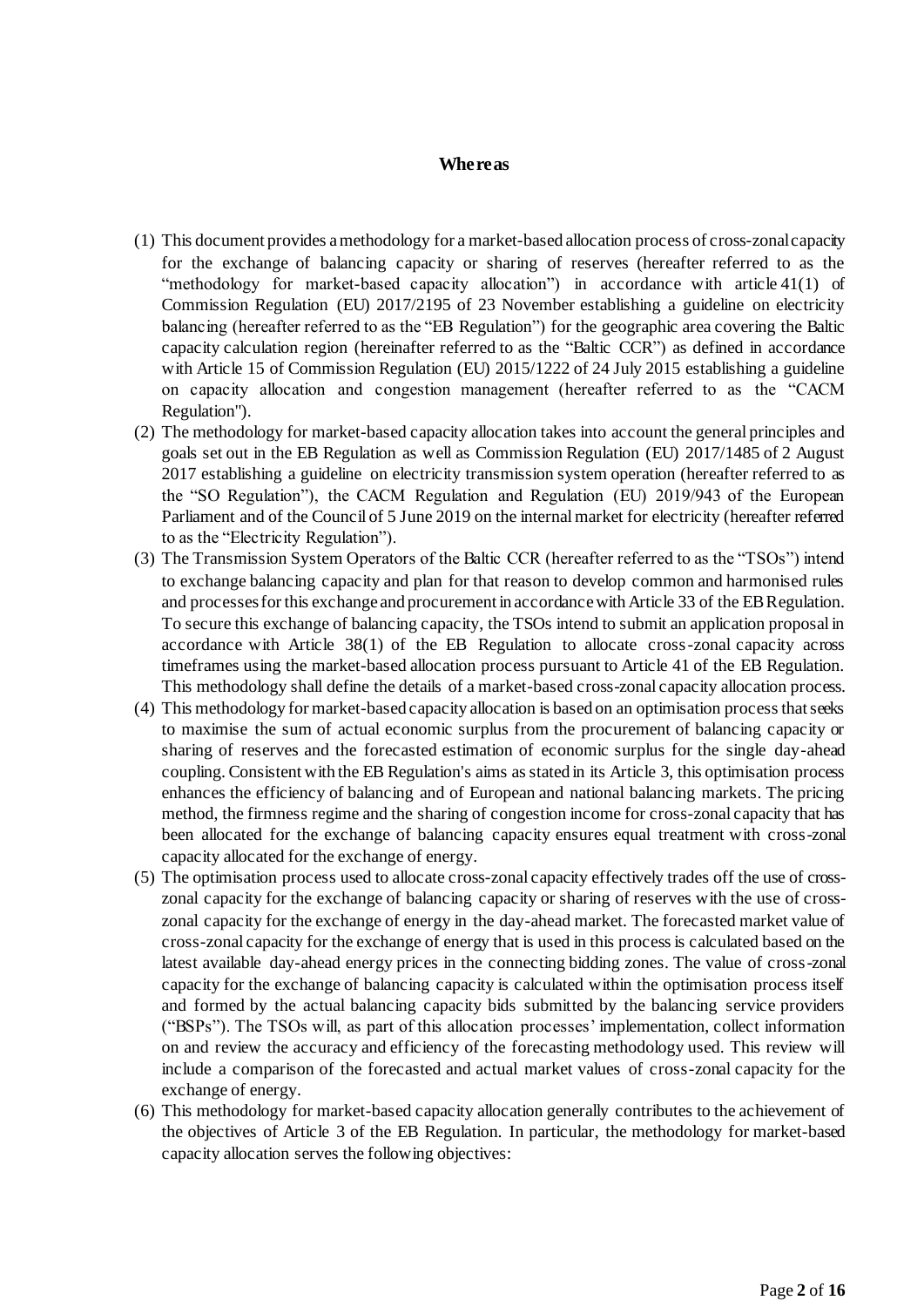- (a) This methodology for market-based capacity allocation enables the allocation of cross-zonal capacity for the exchange of balancing capacity to a region with common and harmonised rules and processes for the exchange and procurement of balancing capacity developed in accordance with Article 33 of the EB Regulation, and therefore facilitates the coupling of local balancing capacity markets. By doing so, this methodology contributes to an efficient utilisation of balancing capacity resources across bidding zone borders in order to secure the volume of balancing capacity needed to maintain operational security. The market-based cross-zonal capacity allocation process is using submitted bids from BSPs and a transparent forecasting method for estimating the value of cross-zonal zonal capacity for the single dayahead coupling to allocate cross-zonal capacity for balancing capacity procurement in the respective region. Hence, this methodology for market-based capacity allocation fosters effective competition in a non-discriminatory and transparent way in balancing markets (Article  $3(1)(a)$  of the EB Regulation), enhances the efficiency of balancing as well as the efficiency of European and national balancing markets (Article  $3(1)(b)$  of the EB Regulation) and contributes to the objective of integrating balancing markets and promoting the possibilities for exchanges of balancing services while contributing to operational security (Article  $3(1)(c)$  of the EB Regulation).
- (b) This methodology for market-based capacity allocation takes into account the impact on the day-ahead market by using the forecasted market value of cross-zonal capacity in the dayahead market for the objective to maximise the total economic surplus of both the day-ahead energy and balancing capacity markets. By allowing the exchange of balancing capacity, leading to a more efficient balancing capacity market and price formation, it also contributes to efficient investment signals in new capability for providing balancing capacity. Therefore, the methodology for market-based capacity allocation contributes to the efficient long-term operation and development of the electricity transmission system and electricity sector in the Union while facilitating the efficient and consistent functioning of the day-ahead, intraday and balancing markets (Article  $3(1)(d)$  of the EB Regulation).
- (c) The methodology for market-based capacity allocation ensures that the procurement of balancing services is fair, objective, transparent and market-based, avoids undue barriers to entry for new entrants, fosters the liquidity of balancing markets while preventing undue distortions within the internal market in electricity (Article  $3(1)(e)$  of the EB Regulation), since it will foster liquidity for the procurement of balancing capacity in integrated balancing capacity markets while taking into account the impacts on the day-ahead market. The allocation of cross-zonal capacities by the market-based capacity allocation process provides a transparent input for the procurement of balancing capacity in an objective way and is based on market inputs from the balancing capacity and day-ahead energy markets.
- (d) This methodology for market-based capacity allocation does not negatively impact the objectives in accordance with Articles 3(1)(f) and (g) of the EB Regulation.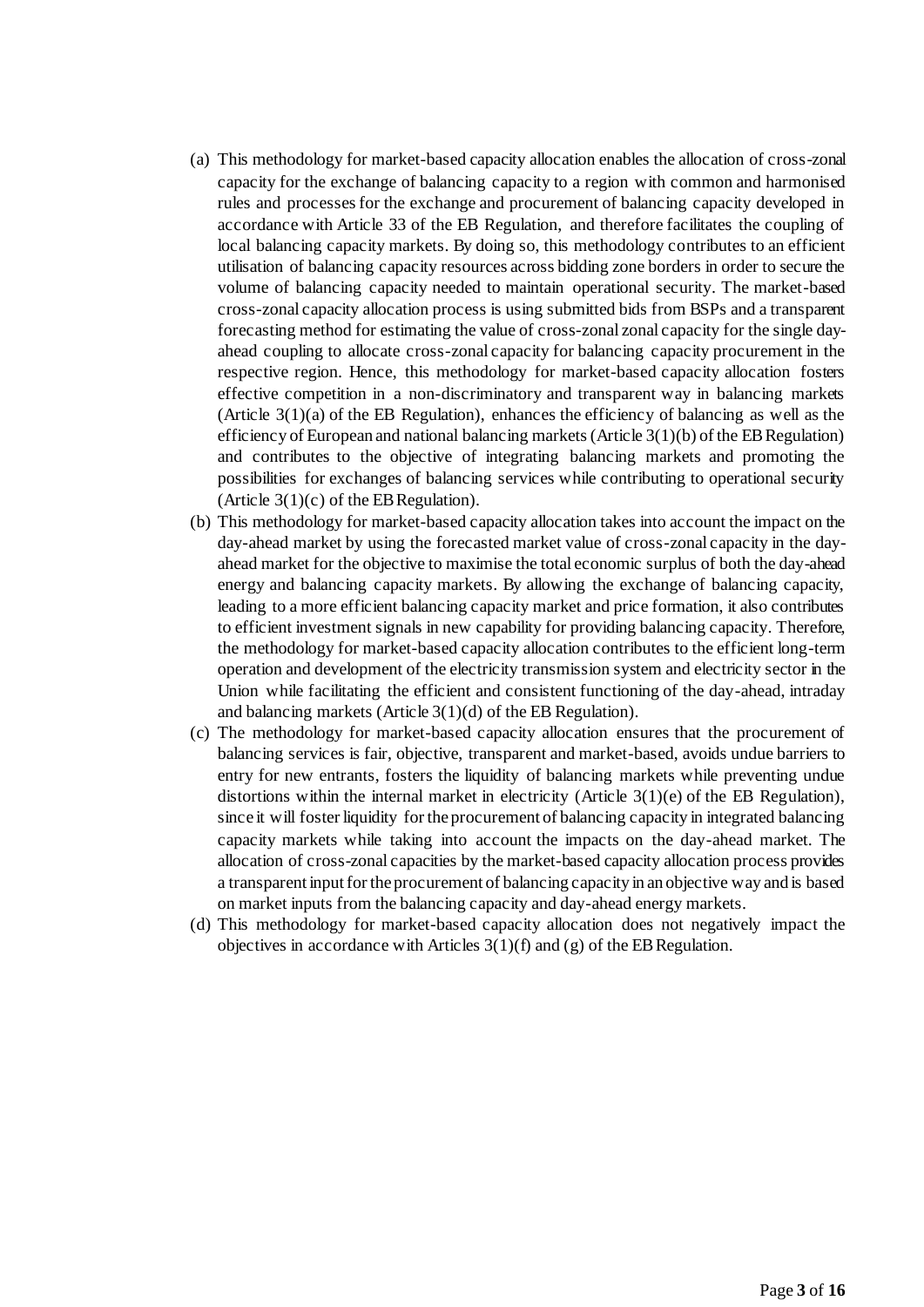## **TITLE 1 General provisions**

#### **Article 1 Subject matter and scope**

- 1. This document is the methodology for the market-based allocation process of cross-zonal capacity for the exchange of balancing capacity or sharing of reserves in accordance with Article 41(1) of the EB Regulation for the Baltic CCR. It is based on the comparison of the forecasted market value of crosszonal capacity for the exchange of energy and the actual market value of cross-zonal capacity for the exchange of balancing capacity or sharing of reserves in accordance with Article 39 of the EB Regulation.
- 2. This methodology also includes the algorithm principles for the cross-zonal capacity allocation function.
- 3. This methodology for market-based capacity allocation covers the bidding zone borders of the Baltic CCR.
- 4. The application of this methodology shall be subject to the methodology pursuant to Article 38(1)(b) of the EB Regulation, which shall define the bidding zone borders, the market timeframe and the duration of application in accordance with Article  $38(2)(a)$  of the EB Regulation.
- 5. Two or more TSOs willing to exchange balancing capacity and/or willing to perform sharing of reserves by applying the market-based capacity allocation shall use a common and harmonised set of rules and processes for the exchange and procurement of balancing capacity in accordance with Article 33(1) of the EB Regulation, and respecting the requirements set out in Article 32 of the EB Regulation.
- 6. A TSO applying a central dispatching model and the market-based cross-zonal allocation process shall convert as far as possible the integrated scheduling process bids into standard balancing capacity product bids, pursuant to Article 27(3) of the EB Regulation. In this case, each reference to the standard balancing capacity bids in this market-based methodology, shall be understood for this TSO as a reference to the integrated scheduling process bids converted into standard balancing capacity bids.

#### **Article 2 Definitions and interpretation**

- 1. For the purposes of the methodology for market-based capacity allocation, terms used in this methodology shall have the meaning of the definitions included in Article 2 of the EB Regulation, Article 3 of the SO Regulation and Article 2 of the CACM Regulation, Article 2 of the Commission Regulation (EU) 2016/1719 of 26 September establishing a guideline on forward capacity allocation (hereafter referred to as the "FCA Regulation"), Article 2 of the Electricity Regulation, Article 2 of the Commission Regulation (EU) No 543/2013 of 14 June 2013 on submission and publication of data in electricity markets and amending Annex I to Regulation (EC) No 714/2009 of the European Parliament and of the Council (hereafter referred to as "Transparency Regulation") and Directive (EU) 2019/944.
- 2. The following additional definitions shall also apply: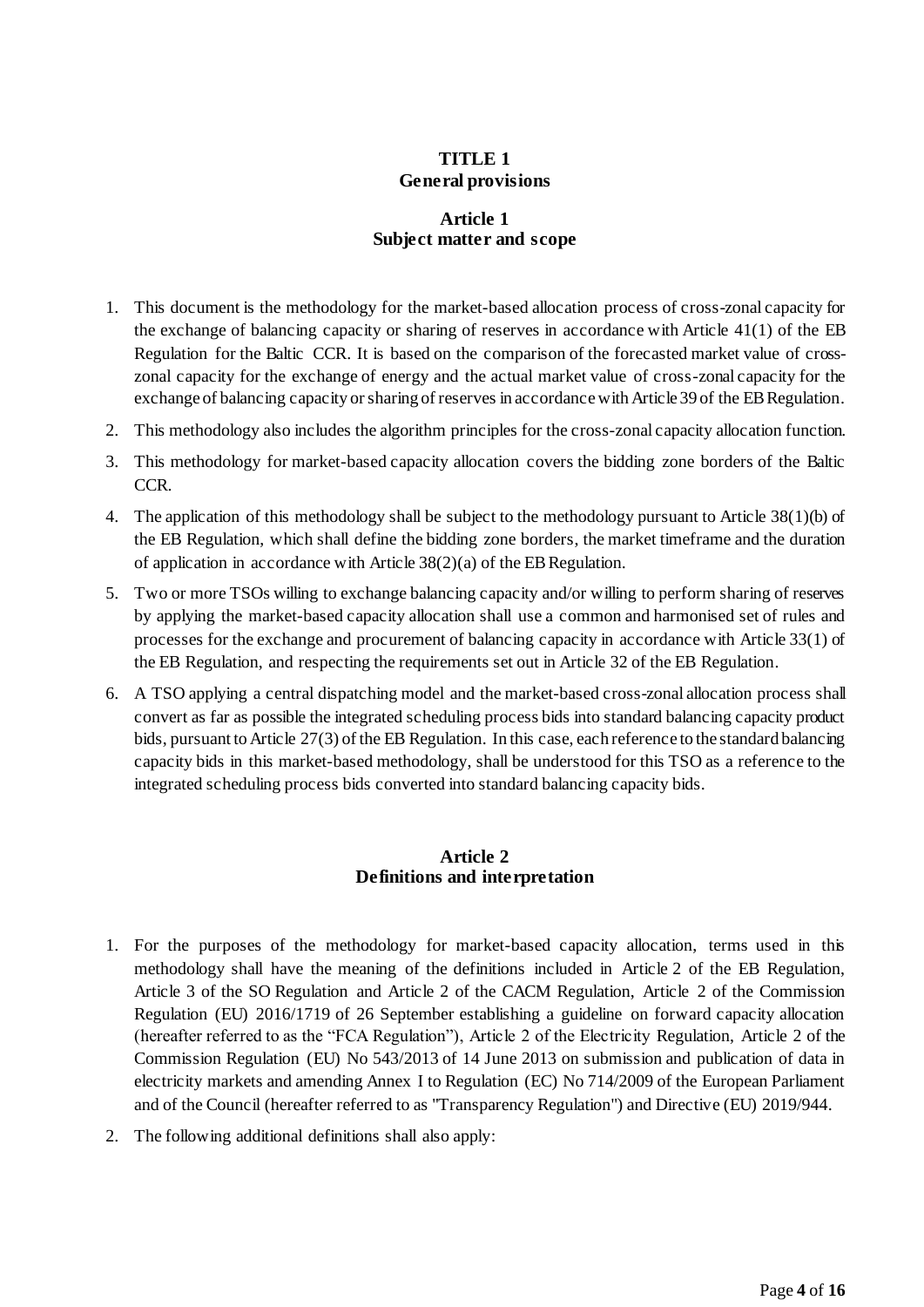- (a) 'cross-zonal capacity allocation function' means the functionality that optimises the allocation of cross-zonal capacity across the day-ahead market timeframe and the market timeframe for the exchange of balancing capacity or sharing of reserves;
- (b) 'economic surplus from the exchange of balancing capacity or sharing of reserves' means the sum for the relevant time period of (i) the TSOs' surplus for the exchange of balancing capacity or sharing of reserves, (ii) the BSPs' surplus for the exchange of balancing capacity or sharing of reserves and (iii) the congestion income. The surplus for BSPs is the difference between the balancing capacity price and the prices of the accepted balancing capacity bids multiplied by the accepted volume of the balancing capacity bids. The surplus for TSOs is the difference between the technical price limit and the balancing capacity price multiplied by the volume of the TSO demand;
- (c) 'mark-up' means an addition in EUR/MWh per day ahead market time unit to the forecasted market value of cross-zonal capacity for the exchange of energy, calculated in order to take into account the uncertainty in the forecasted market value of cross-zonal capacity for the exchange of energy during the allocation of the cross-zonal capacity for the exchange of balancing capacity or sharing of reserves;
- (d) 'positive forecast error' means an underestimation in EUR/MWh per day ahead market time unit of the initial forecasted market value of cross-zonal capacity for the exchange of energy;
- (e) 'reference day' means the day which is used to define the forecasted market value of cross-zonal capacity for the exchange of energy; and
- (f) 'TSO demand' means the balancing capacity volume to be procured within the scope of the methodology pursuant to Article 33(1) of the EB Regulation by the connecting TSO and defined per scheduling area and bidding zone in accordance with Article 32(1) of the EB Regulation.
- 3. In this methodology, unless the context requires otherwise:
	- (a) the singular also includes the plural and vice versa;
	- (b) the table of contents and headings are inserted for convenience only and do not affect the interpretation of this methodology;
	- (c) any reference to cross-zonal capacities shall include also the reference to allocation constraints as applied in the respective capacity calculation methodology pursuant to Article 20 of the CACM Regulation;
	- (d) any reference to legislation, regulation, directive, order, instrument, code or any other enactment shall include any modification, extension or re-enactment of it then in force; and
	- (e) any reference to an Article without an indication of the document shall mean a reference to this methodology.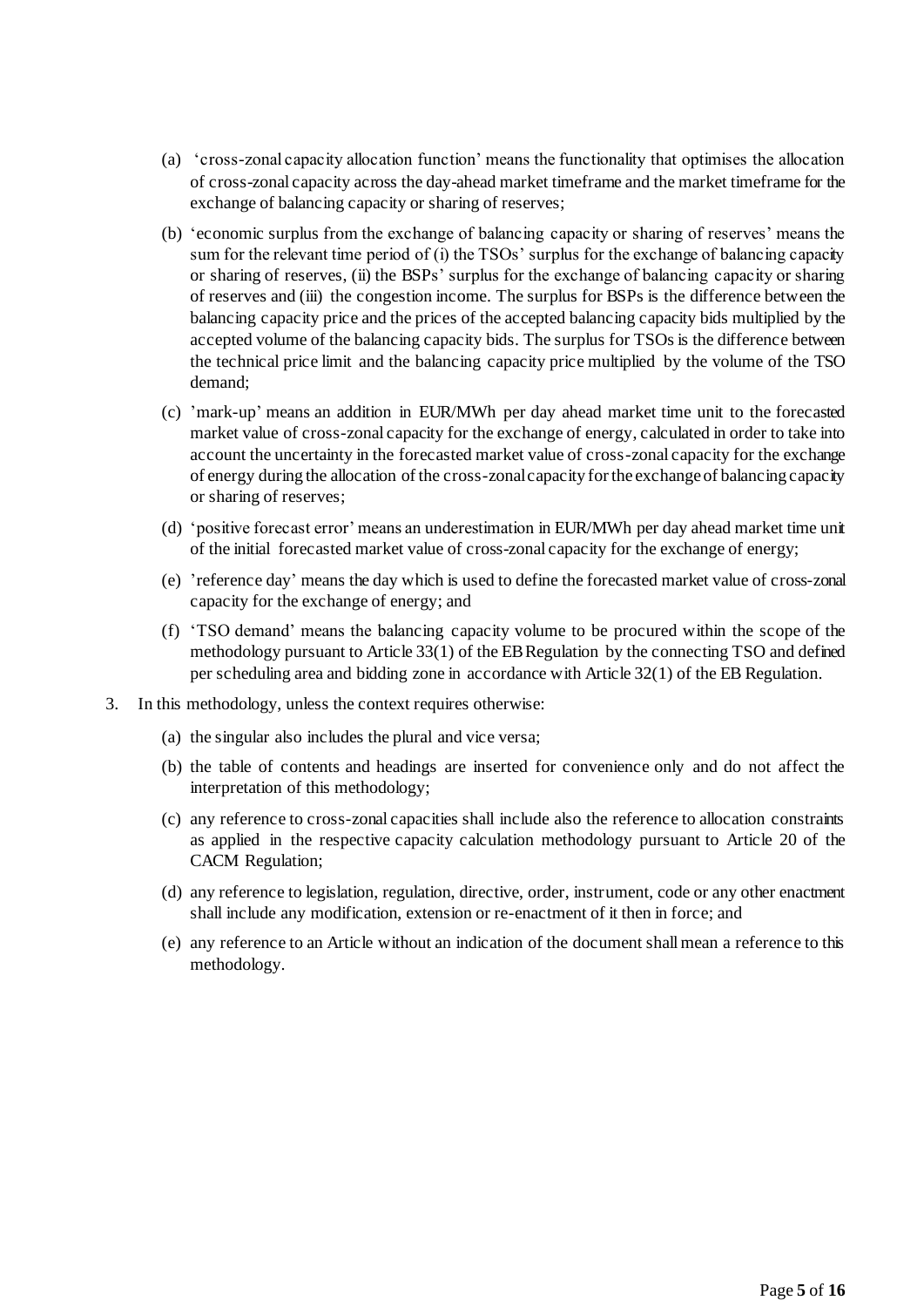## **TITLE 2**

## **Market-based allocation process of cross-zonal capacity for the exchange of balancing capacity or sharing of reserves**

## **Article 3**

### **Principles for applying market-based cross-zonal capacity allocation process**

- 1. The market-based capacity allocation process shall be executed by the cross-zonal capacity allocation function and shall determine the amount of cross-zonal capacities to be allocated to the exchange of standard balancing capacity products or sharing of reserves for each day ahead market time unit following the objective in Article 8(4).
- 2. TSOs shall use standard balancing capacity products for frequency restoration reserves and replacement reserves pursuant to Article 25(2) of the EB Regulation and submit all balancing capac ity bids from standard balancing capacity products to the capacity procurement optimisation function pursuant to Article 33(3) of the EB Regulation. TSOs shall not modify or withhold any balancing capacity bids and shall include them in the procurement process, except under conditions set out in Article 26 and Article 27 of the EB Regulation.
- 3. A single gate closure time shall apply for all balancing capacity markets where this methodology is applied irrespective of time zone differences, such that one gate closure time shall be applied for the submission of all standard balancing capacity bids. This gate closure time shall be set D-1 after the prefinal capacity calculation and before the final day-ahead capacity calculation. For TSOs applying a central dispatching model and applying this market-based methodology, the gate closure time for the submission of the integrated scheduling process bids that are converted to the standard balancing capacity bids shall be defined in the national terms and conditions pursuant to Articles 24(5) and 24(6) of the EB Regulation.
- 4. For each application of the market-based methodology, the validity period of standard balancing capacity bids shall be equal or a multiple of the day-ahead market time unit and shall be less or equal to the total amount of day-ahead market time unit of the concerned day.
- 5. The pricing principle used for the settlement of standard balancing capacity bids for each application of this methodology for market-based allocation between TSOs and BSPs shall be based on cross-zonal marginal pricing (pay-as-cleared).
- 6. The cross-zonal capacity allocation function shall allow linking of bids which participate in the marketbased cross-zonal capacity allocation process, in accordance with the defined linking provisions pursuant to the methodology pursuant to Article 33(1) of the EB Regulation. Besides the exemption pursuant to Article 7(4)(b), such links shall only be allowed within the market-based allocation process.
- 7. All TSOs applying this market-based process shall ensure compatibility between the cross-zonal capacity allocation function and the capacity procurement optimisation function, including the selection of standard balancing capacity bids which determine the output of the cross-zonal capacity allocation function in accordance with Article 8(5).
- 8. According to Article 38(4) of the EB Regulation, cross-zonal capacities allocated to the exchange of standard balancing capacity products or sharing of reserves where this market-based allocation process is applied, shall be: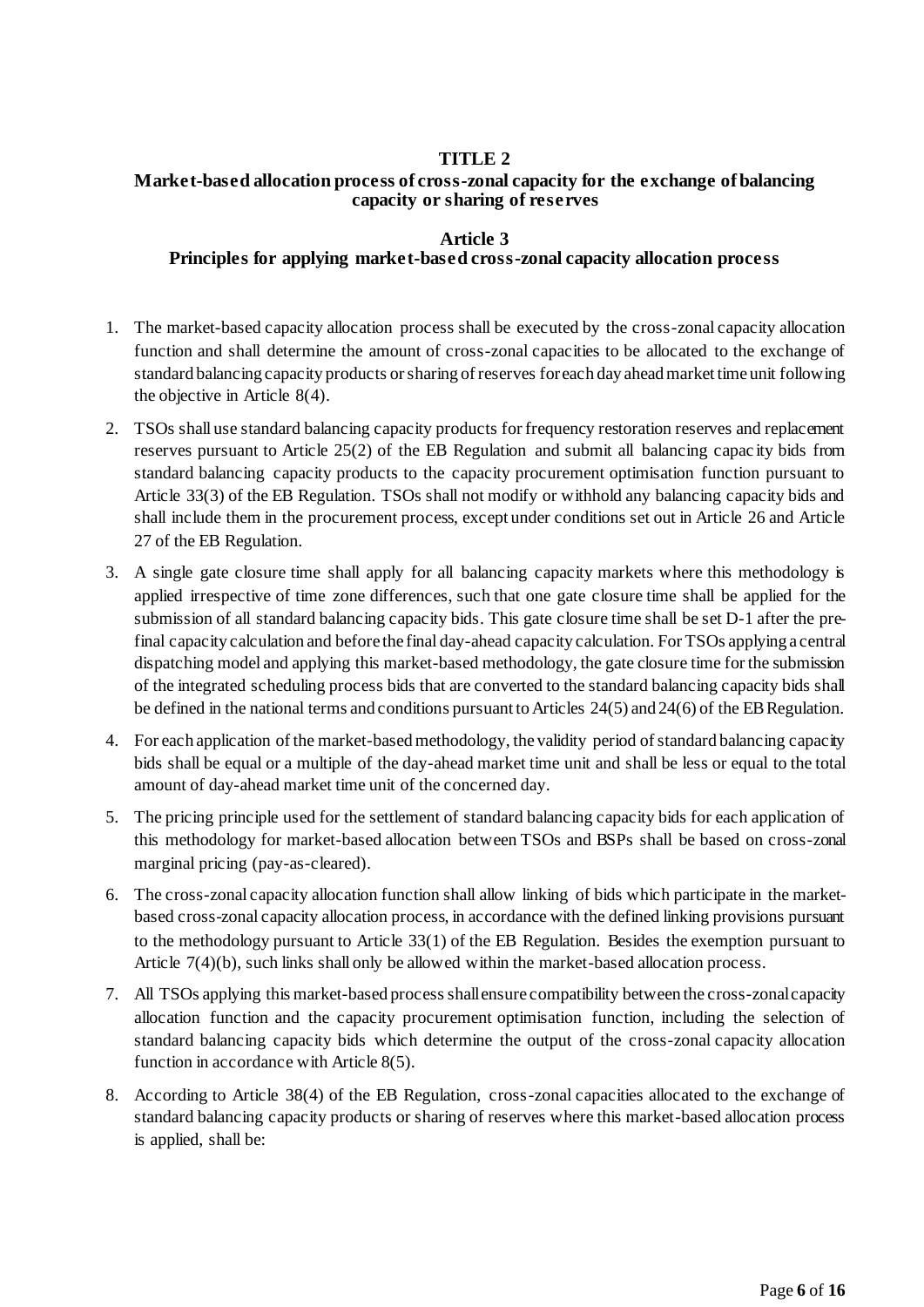- (a) exclusively provided to the cross-border FRR control processes in accordance with Article 149 of the SO Regulation until all TSOs of a bidding zone border are connected to the respective platform pursuant to Articles 20 and 21 of the EB Regulation;
- (b) exclusively provided to the respective platform, pursuant to Articles 19 to 21 of the EB Regulation, of the standard balancing capacity product it was allocated for, starting from the connection of the TSOs from the concerned bidding zone border to the respective platform.
- 9. The process of releasing allocated cross-zonal capacity for the exchange of balancing capacity or sharing of reserves, pursuant to Article 38(9) of the EB Regulation, shall be:
	- (a) coordinated by the cross-border control process in accordance with Article 149 of the SO Regulation until the connection of the TSOs to the platforms pursuant to Article 19 to 21 of the EB Regulation;
	- (b) coordinated between the platforms for balancing energy pursuant to Articles 19 to 21 of the EB Regulation, starting from the connection of the TSOs to these platforms.

## **Article 4 Notification process for the use of the market-based allocation process**

- 1. Each TSO intending to apply this market-based allocation process shall notify all TSOs of the same synchronous area(s) 3 (three) months prior to entering into operation in accordance with Article 150 of the SO Regulation and inform all stakeholders and all TSOs through an announcement on the ENTSO-E website, at least 3 (three) months prior to entering into operation. This announcement on the ENTSO-E website shall include:
	- (a) the TSOs involved;
	- (b) the expected date for the exchange of balancing capacity and/or sharing of reserves pursuant to Article 33(1) of the EB Regulation with the market-based allocation process to enter into operation;
	- (c) the detailed description of the specifications, including the market timeframe, in accordance with article 38(2) of the EB Regulation;
	- (d) the forecast of the average expected amount of frequency restoration power interchange due to the cross-zonal FRR activation process or reserve replacement power interchange due to the cross-zonal RR activation process;
	- (e) the maximum limit(s) of cross-zonal capacity for exchange of balancing capacity as defined pursuant to Article 5(1) and maximum amount of exchange or sharing of reserves pursuant to Article 5(3); and
	- (f) the type and direction of standard balancing capacity product which will be exchanged or shared.
- 2. All TSOs applying this market-based methodology, shall share the algorithm applying the cross-zonal capacity allocation function with all Baltic TSOs.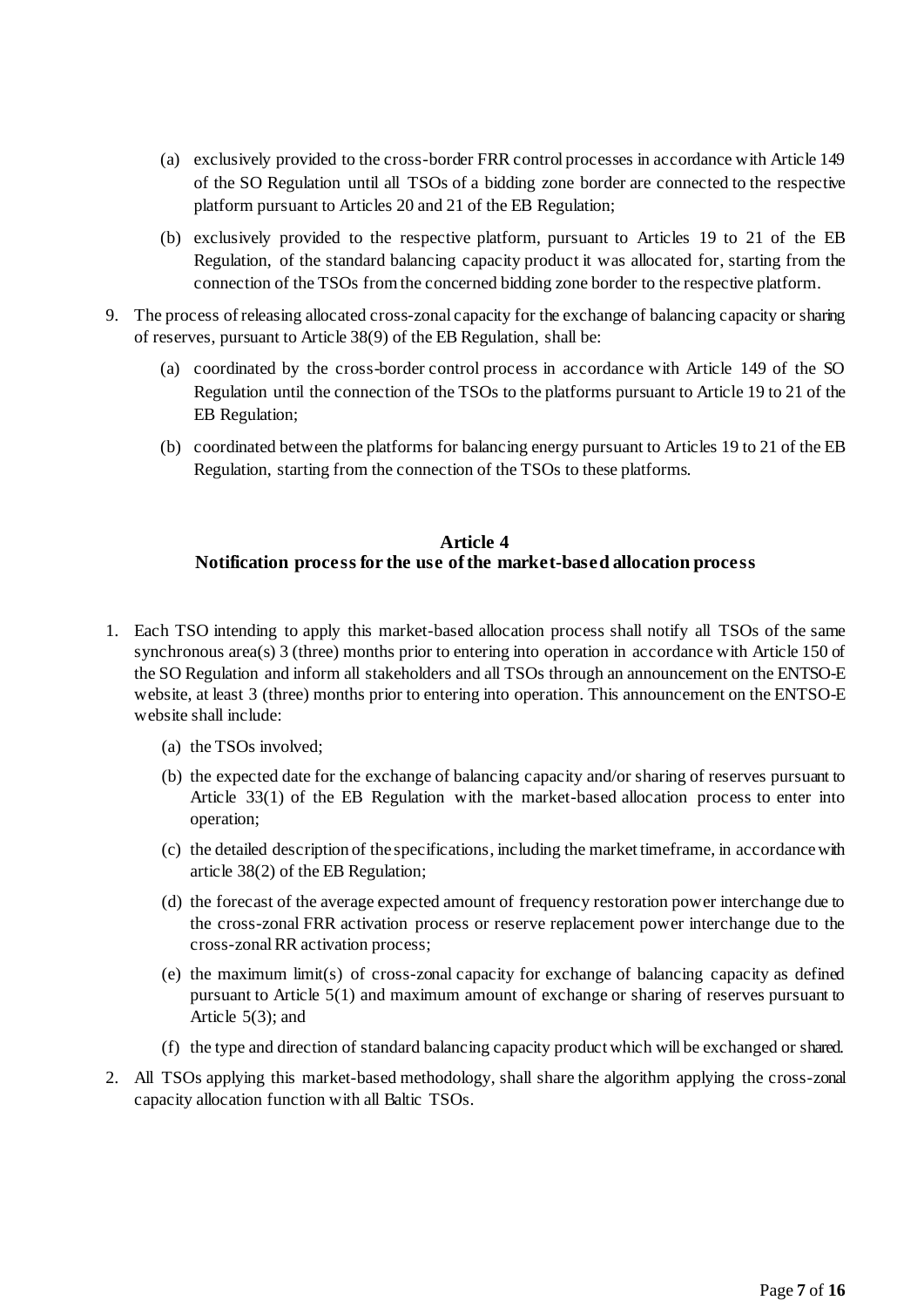3. The TSOs intending to apply this methodology of market-based allocation shall publish 3 (three) months ahead of the application of this methodology for market-based allocation on the ENTSO-E website the expected costs and benefits of such an application of the methodology of market-based allocation.

## **Article 5 Process to define the maximum volume of allocated cross-zonal capacity for the exchange of balancing capacity or sharing of reserves**

- 1. In accordance with Article 41(1)(d) of the EB Regulation, the process to define the maximum volume of allocated cross-zonal capacity for the exchange of balancing capacity or sharing of reserves for the crosszonal capacity allocation function shall be as follows:
	- (a) by default the maximum volume of cross-zonal capacity allocated for the exchange of balancing capacity shall be 20% of cross-zonal capacity calculated for the day-ahead timeframe in accordance with the capacity calculation methodologies developed pursuant to Article 20(2) of the CACM Regulation;
	- (b) to resolve a situation where the limit for the maximum volume of cross-zonal capacity allocated for the exchange of balancing capacity in accordance with paragraph  $1(a)$  is not sufficient to satisfy TSO demand in a bidding zone, a TSO may increase the percentage limit pursuant to paragraph 1(a) on the relevant bidding zone borders or critical network elements for the relevant day-ahead market time units. The limit for the maximum volume of cross-zonal capacity allocated for the exchange of balancing capacity shall only be increased to the point until the TSO demand is satisfied and maximum up to 50% of the calculated cross-zonal capacity calculated for day ahead market timeframe. If this maximum limit is still not sufficient to satisfy a TSO demand, a fall-back procedure pursuant to Article 7(6) shall be initiated. TSOs shall notify the regulatory authorities of the Baltic CCR about each increase of the limit for the maximum volume of cross-zonal capacity allocated for the exchange of balancing capacity above the threshold set in paragraph 1(a). This notification shall include at least the final volume percentage and value in MW of cross-zonal capacity allocated for the exchange of balancing capacity and the reasons for the shortage of balancing capacity bids in the importing bidding zone. The annual impact of such increases shall be reported pursuant to Article 12(8)(b);
	- (c) if increases pursuant to paragraph (1)(b) occur due to a structural local shortage of BSPs' bids for a standard balancing capacity product in a bidding zone, the limit for the maximum volume of cross-zonal capacity allocated for the exchange of balancing capacity in accordance with paragraph  $(1)(a)$  may be increased by 2 percentage points. Such increase of the default limit shall be reported to stakeholders and the regulatory authorities of the Baltic CCR at least two weeks in advance of application. This process can be performed repeatedly until the maximum limit of 50% is reached. The applied default limits shall be published in accordance with Article 12(7).
- 2. Depending on the outcome of the assessment envisaged in Article 6(4), which would accompany the submission of the amendment to this methodology, in accordance to the same Article, the TSOs may in this amendment propose also new values for the maximum volume of allocated cross-zonal capacity for the exchange of balancing capacity, to replace the values set in paragraph 1.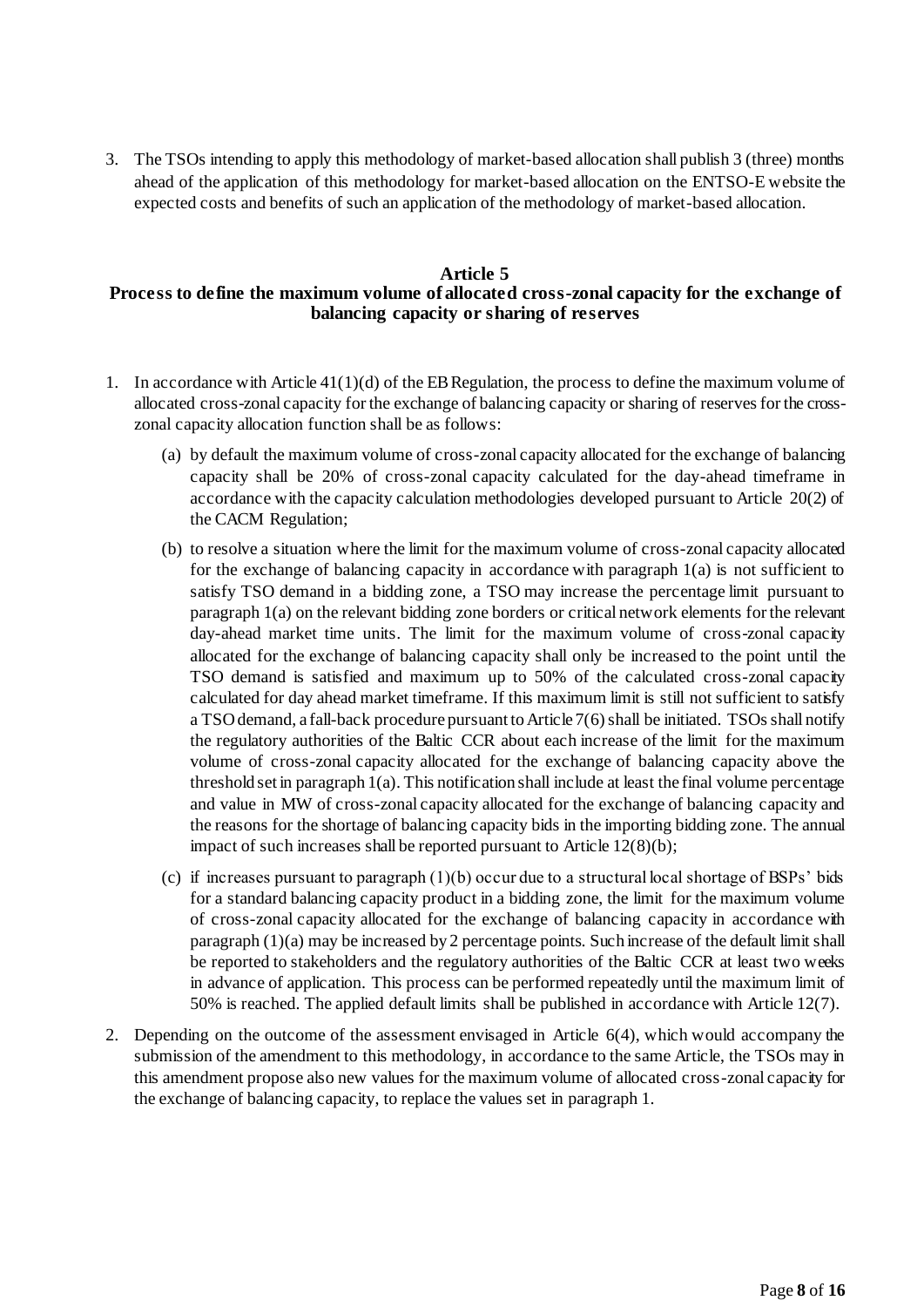- 3. The exchange of balancing capacity or sharing of reserves shall, in addition to the limit defined in accordance with paragraph 1, be limited by the rules for the exchange and sharing of reserves in accordance with Title 8, Chapter 1 and 2 of the SO Regulation through the:
	- (a) maximum procurement volume of balancing capacity per direction for a specific bidding zone, or a set of bidding zones due to operational security requirements pursuant to Article 165(3)(g) of the SO Regulation;
	- (b) minimum procurement volume of balancing capacity per direction for a specific bidding zone, or a set of bidding zones defined in accordance with the dimensioning process pursuant to Article  $157(2)(g)$  of the SO Regulation.

#### **Article 6**

## **Determination of the forecasted market value of cross-zonal capacity for the exchange of energy in single day-ahead coupling**

- 1. The initial forecasted market value of cross-zonal capacity for the exchange of energy defined for each direction, for each bidding zone border and for each day-ahead market time unit shall be:
	- (a) equal to the positive market spread for each day-ahead market time unit of the reference day for the direction of the positive market spread; or
	- (b) equal to zero for each day-ahead market time unit of the reference day for the direction of the negative market spread or in case of zero market spread.
- 2. A mark-up shall be added to the initial forecasted market value of cross-zonal capacity calculated in accordance with paragraph 1, in order to take into account the uncertainty of the forecasted market value of cross-zonal capacity. This mark-up is defined for each direction as follows:
	- (a) if there is a negative or zero market spread for the initial forecasted market value of cross-zonal capacity in accordance with paragraph 1, the mark-up will be 0.1 EUR/MWh; and
	- (b) if there is a positive market spread, for the initial forecasted market value of cross-zonal capacity in accordance with paragraph 1, the mark-up will be 1 EUR/MWh.
- 3. If the average positive forecast error over the last 30 days, per bidding zone border and per direction, excluding the 5% hours with the highest positive forecast errors, is 1 EUR/MWh higher or lower than the mark-up applied the day before, the TSOs of this bidding zone border shall respectively increase or decrease the mark-up pursuant to paragraph 2(b) with 1 EUR/MWh for the respective direction. The mark-up for a positive market spread, can never be lower than the default value pursuant to paragraph 2(b) and never higher than 5 EUR/MWh. The updated mark-ups shall be published pursuant to Article 12(2).
- 4. No later than 12 months after the approval of this methodology, the TSOs shall submit an amendment to this methodology based on one of the alternative principles pursuant to Article 39(5) of the EB Regulation. This amendment shall be supported by an assessment that shows at least:
	- (a) the overall accuracy of the forecasted market value achieved with the proposed forecasting methodology;
	- (b) the necessity and effectiveness of the mark-up including its adjustment process;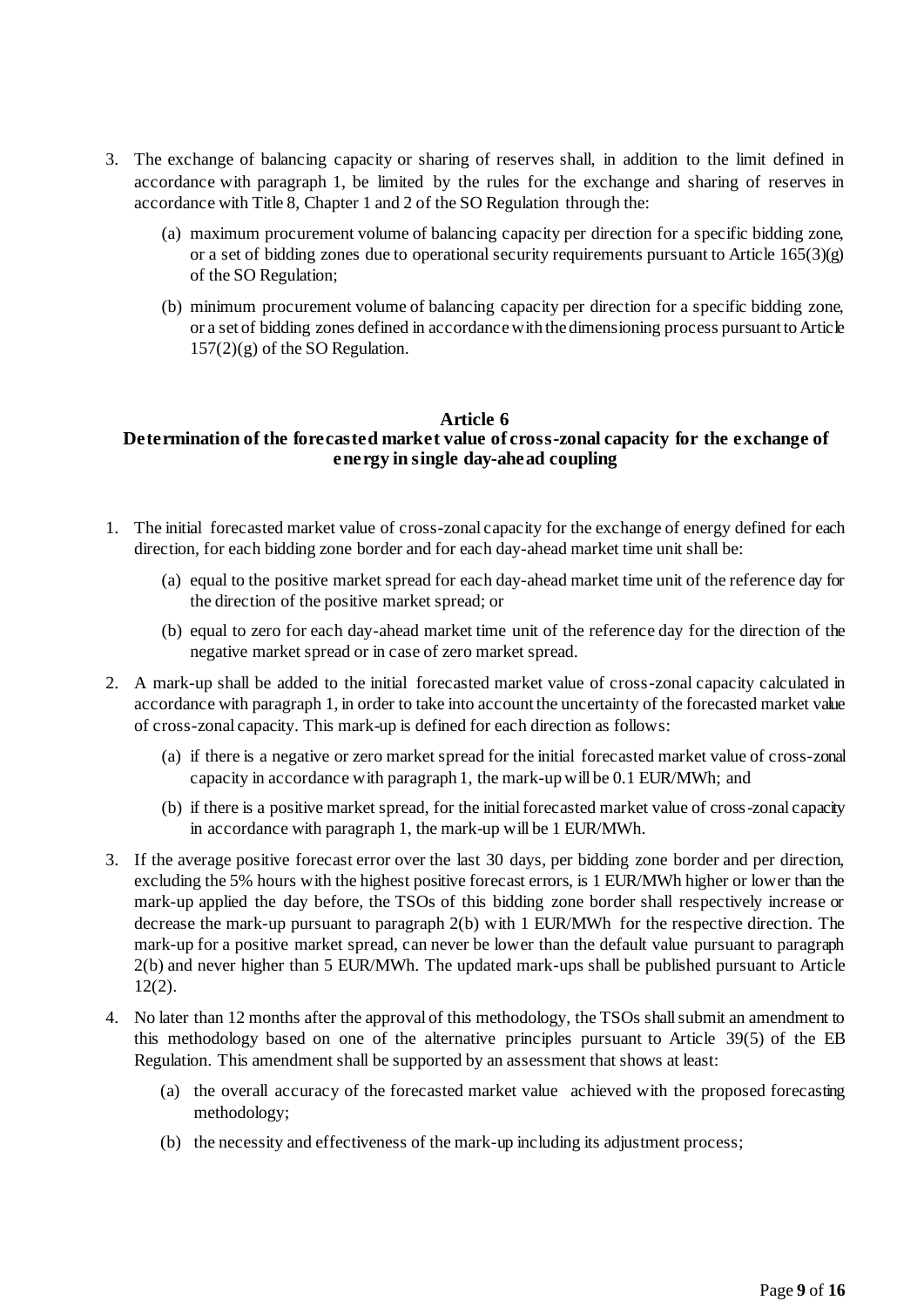- (c) the accuracy of the forecasted market value when applying additional relevant factors influencing demand and generation patterns in the different bidding zones; and
- (d) the accuracy of the forecasted market value when applying a dynamic forecasted market value taking into account the allocated volume for the exchange of balancing capacity and sharing of reserves.
- 5. The forecasted market value for the exchange of energy or sharing of reserves per product, per day ahead market time unit, for each direction and per bidding zone border shall be equal to the sum of the initial forecasted market value pursuant to paragraph 1 and the mark-up pursuant to paragraphs 2 and 3.
- 6. The reference day shall be:
	- (a) the previous working day whenever cross-zonal capacity is allocated for a working day;
	- (b) the previous weekend day or bank holiday whenever cross-zonal capacity is allocated for a weekend day; and
	- (c) the previous Sunday or bank holiday whenever cross-zonal capacity is allocated for a bank holiday in any of the relevant bidding zones.
- 7. The TSOs shall monitor the efficiency of the forecasting methodology pursuant to Article 12(8).

#### **Article 7**

## **Determination of the market value of cross-zonal capacity for the exchange of balancing capacity and sharing of reserves**

- 1. The actual market value of cross-zonal capacity for the exchange of balancing capacity or sharing of reserves between all bidding zones where this market-based capacity allocation methodology is applied shall be:
	- (a) equal to the change of economic surplus from the exchange of balancing capacity or sharing of reserves per MW of cross-zonal capacity allocated;
	- (b) defined per day-ahead market time unit;
	- (c) calculated per standard balancing capacity product, separately;
	- (d) calculated based on the standard upward balancing capacity bids or standard downward balancing capacity bids submitted to the capacity procurement optimisation function pursuant to Article 33(3) of the EB Regulation; and
	- (e) calculated based on TSO demand.
- 2. The actual market value of cross-zonal capacity for the exchange of balancing capacity or sharing of reserves between bidding zones, where this market-based capacity allocation methodology is applied, shall be calculated based on the change of economic surplus due to the exchange of balancing capacity or sharing of reserves, resulting from the change of available cross-zonal capacities allocated to the market timeframe for the exchange of balancing capacity or sharing of reserves.
- 3. The TSOs shall not put a price on the TSO demand used in the market-based allocation process.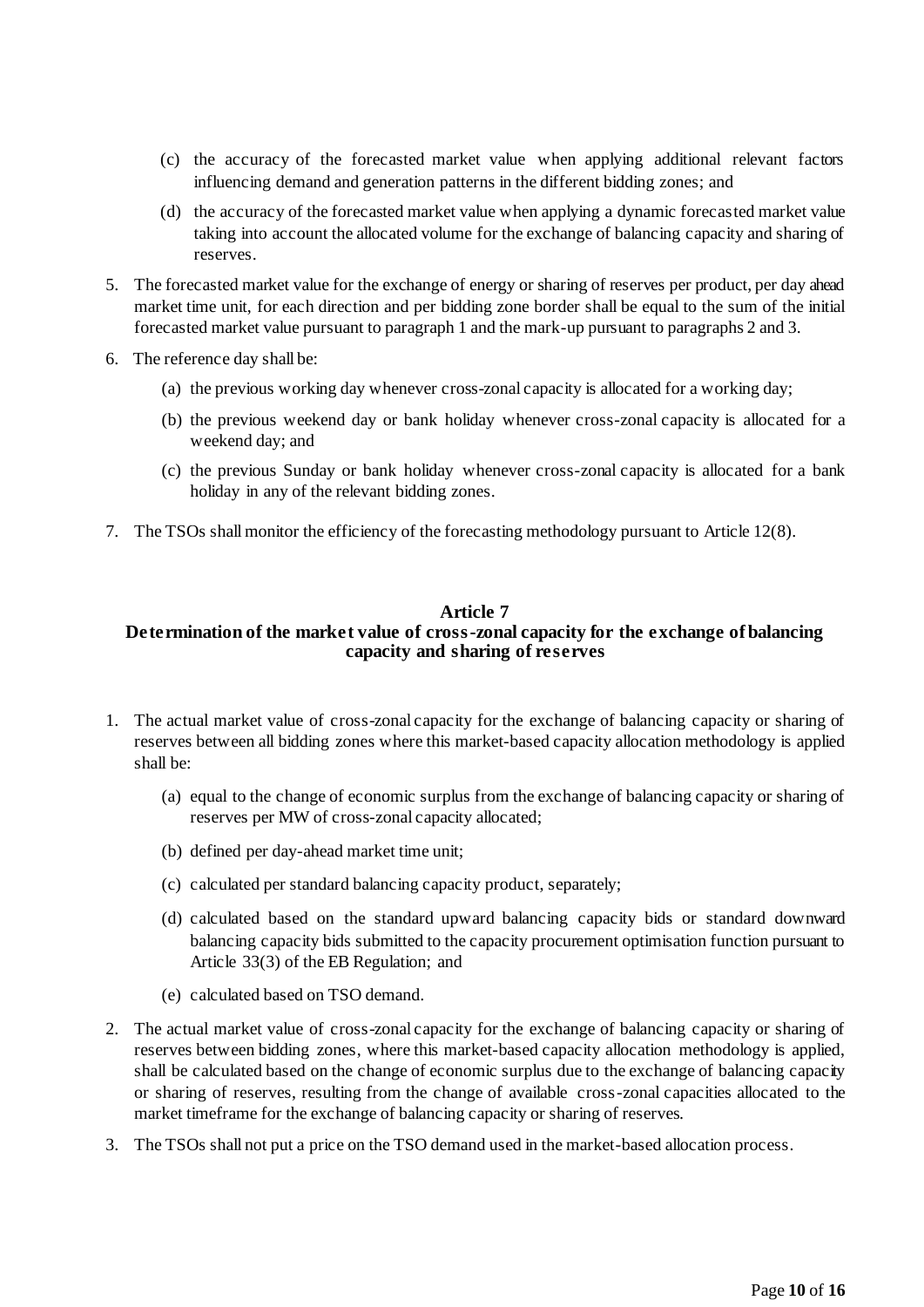- 4. TSOs may increase the TSO demand of a certain standard balancing capacity product to:
	- (a) select an indivisible bid if such an increase would decrease the overall procurement costs for the respective standard balancing capacity product; or
	- (b) substitute an lower quality standard balancing capacity product if such substitution is based on firm bid(s) from BSPs during the time of the market-based process and would decrease the combined overall procurement costs for both standard balancing capacity product or in case of volume shortage of the lower quality standard balancing capacity product and if there is no possibility for a similar lower quality standard balancing capacity product to participate directly in the market-based process.
- 5. TSOs may decrease the TSO demand of a certain standard balancing capacity product in case of sharing of reserves.
- 6. If the demand for a standard balancing capacity product of TSOs in a region where market-based crosszonal capacity allocation is applied, exceeds the available amount of bids for the relevant standard balancing capacity product, while taking into account the maximum volume of allocated cross-zonal capacity for the exchange of balancing capacity or sharing of reserves in accordance with Article 5, a fall-back procedure shall apply. Such fall-back procedure shall be described in the methodology pursuant to Article 33(1) of the EB Regulation.
- 7. If a TSO demand for a standard balancing capacity product per bidding zone exceeds the available amount of locally submitted BSP bids in the bidding zone for the respective standard balancing capacity product but the maximum volume of allocated capacity is enough to cover the deficit, the market-based capacity allocation shall be performed. To calculate the change of economic surplus from the exchange of balancing capacity or sharing of reserves in such a case, the difference between the technical price limit and the marginal price of the importing BSP bids shall be considered as the change of economic surplus of the TSO of the bidding zone with insufficient bids. In case of insufficient local bids to meet the local TSO demand and a simulations scarcity situation in SDAC, the maximum between technical price limit applied in SDAC and the highest local BSP's bid price shall be used as the technical price limit for the market-based cross-zonal capacity allocation.

#### **Article 8**

## **Determination of the allocated volume of cross-zonal capacity for the exchange of balancing capacity or sharing of reserves**

- 1. The cross-zonal capacity allocation function shall determine the allocated volume of cross-zonal capacity for the exchange of balancing capacity or sharing of reserves considering the selection of balancing capacity bids via the capacity procurement optimisation function.
- 2. The inputs to the algorithm for the cross-zonal capacity allocation function are:
	- (a) the forecasted market value of cross-zonal capacity for the exchange of energy for each marginal MW;
	- (b) the list of balancing capacity bids from balancing service providers for each bidding zone, dayahead market time unit and standard balancing capacity product sorted in order of their bid prices;
	- (c) the TSO demand for each bidding zone, day-ahead market time unit and standard balancing capacity product; and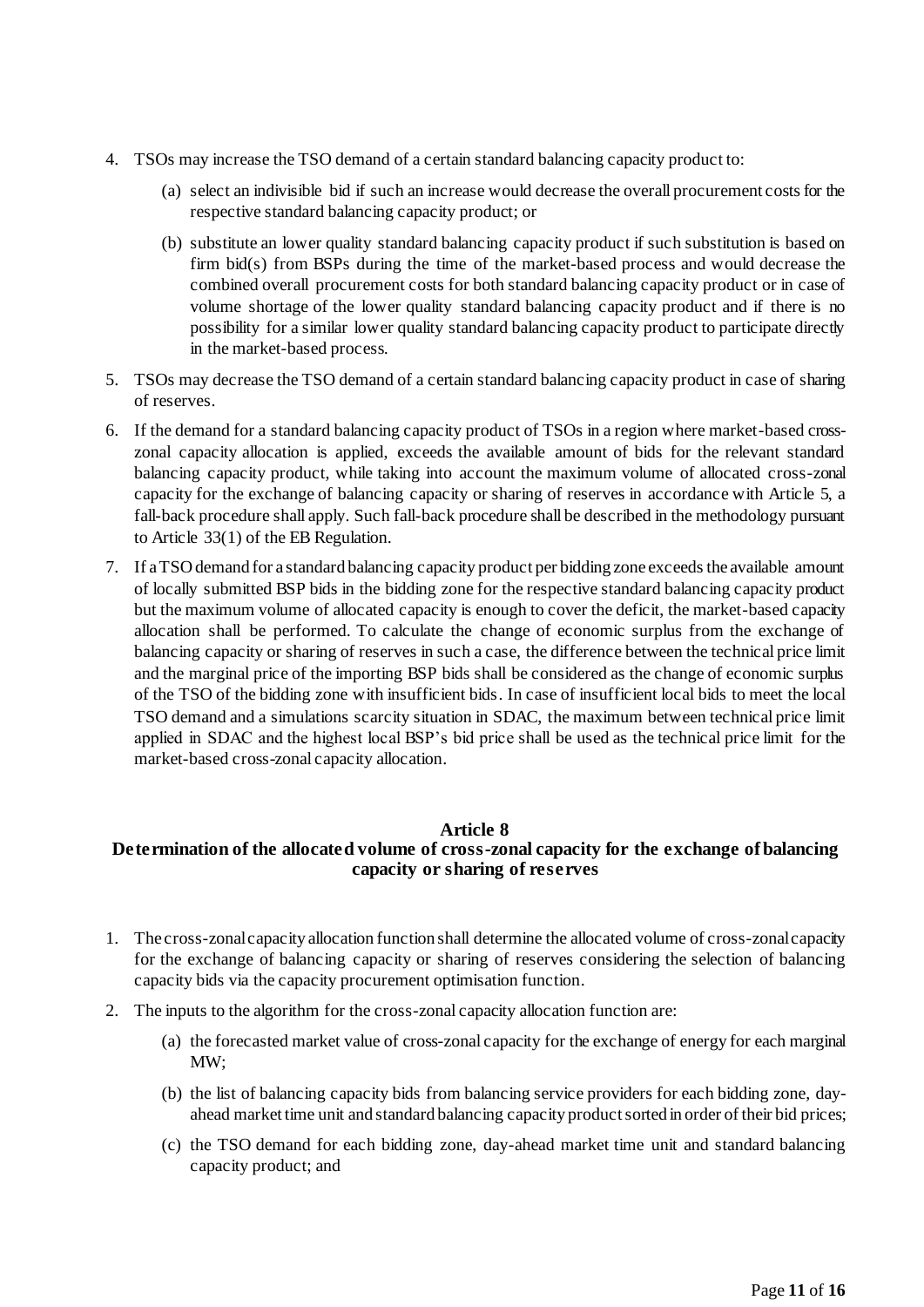- (d) optionally, possible costs associated to the congestion income assessment pursuant to Article 11(4).
- 3. The constraints to the algorithm for the cross-zonal capacity allocation function are:
	- (a) the maximum volume of allocated cross-zonal capacity for the exchange of balancing capacity or sharing of reserves defined pursuant to Article 5(1);
	- (b) the minimum and maximum procurement volume of balancing capacity defined pursuant to Article  $5(3)$ ; and
	- (c) the tolerance band for the reduced/increased TSO demand as a function of the available crosszonal capacities, based on:
		- i. sharing of reserves agreement of two or more TSOs to be applied with market-based allocation pursuant to Article  $7(5)$ ;
		- ii. substitution of reserves for volume shortage by another standard balancing capacity product pursuant to Article  $7(4)(b)$ ;
		- iii. substitution of reserves for cost minimisation by another standard balancing capacity product pursuant to Article  $7(4)(b)$ .
- 4. The objective of the cross-zonal capacity allocation function shall be the maximisation, per trading day, of the sum of
	- (a) the expected economic surplus for SDAC, based on the forecasted market value for the exchange of energy pursuant to Article 6(5), and
	- (b) the economic surplus from the exchange of balancing capacity or sharing of reserves based on the actual market value for the exchange of balancing capacity pursuant to Article  $7(2)$ .
- 5. The output from the algorithm for the cross-zonal capacity allocation function, per standard balancing capacity product and for each day-ahead market time unit is the available cross-zonal capacity allocated to the exchange of balancing capacity or sharing of reserves.
- 6. Each marginal volume of cross-zonal capacity shall be allocated to the exchange of energy in case the actual market value of cross-zonal capacity for the exchange of balancing capacity or sharing of reserves pursuant to Article 7(2) is lower or equal to the forecasted market value of cross-zonal capacity for the exchange of energy pursuant to Article 6(5).
- 7. Netting of cross-zonal capacity allocated to the exchange of balancing capacity or sharing of reserves is not possible between:
	- (a) standard upward and downward balancing capacity bids;
	- (b) standard balancing capacity bids from different standard balancing capacity products.

## **Article 9 Firmness regime for the allocation of cross-zonal capacity**

- 1. The cross-zonal capacity allocated for the exchange of balancing capacity or sharing of reserves shall be firm after the optimisation by the cross-zonal capacity allocation function.
- 2. In the event of force majeure or emergency situations, curtailment of cross-zonal capacities which were allocated using the cross-zonal capacity allocation function shall be proportionally distributed between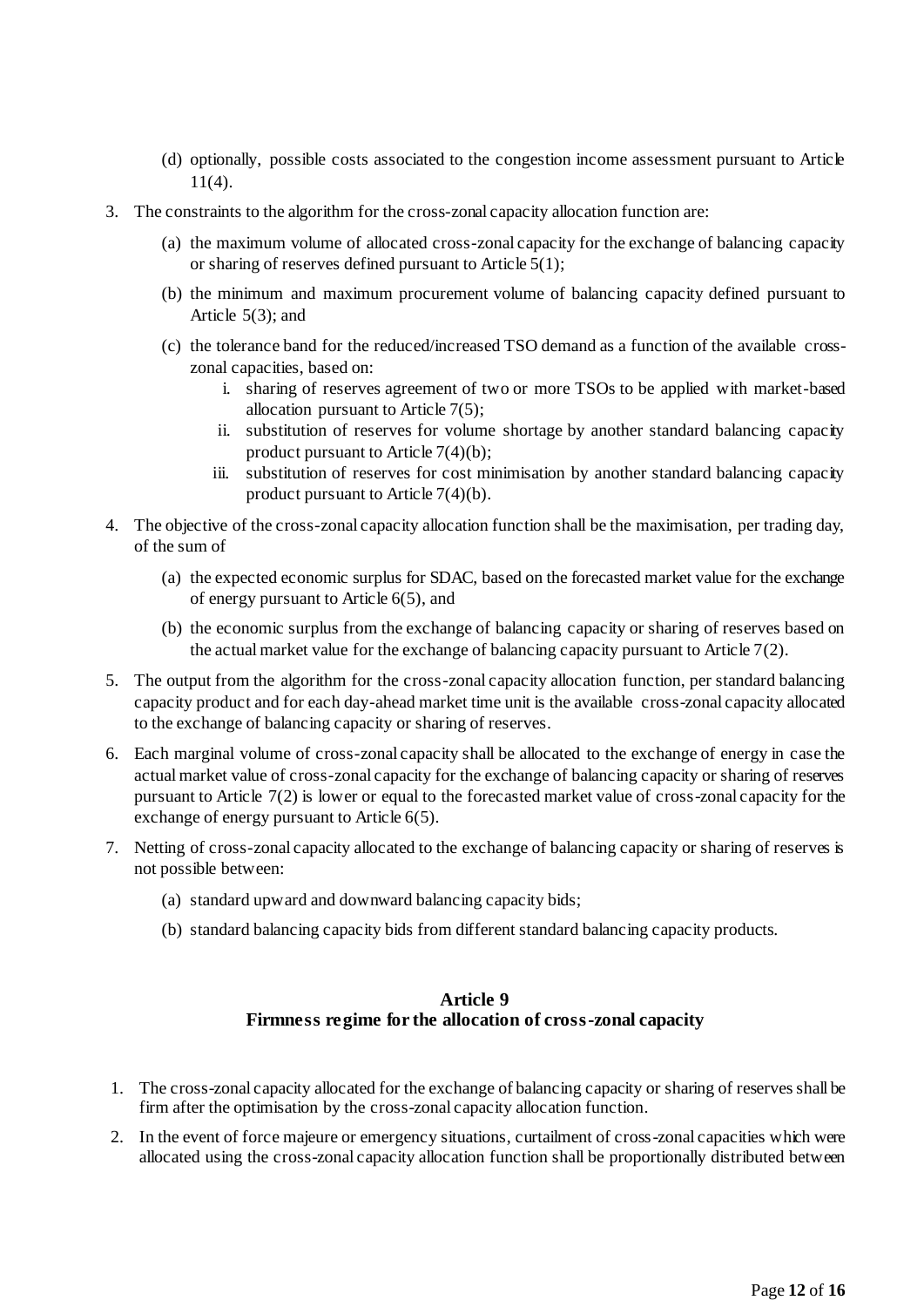the affected cross-zonal capacity allocated for the exchange of energy and for the exchange of balancing capacity or sharing of reserves in accordance with Article 41(4) of the EBRegulation. TSOs can deviate from this principle by proposing a more cost efficient, non-discriminatory solution in the proposal pursuant to Article 33(1) of the EB Regulation.

- 3. Costs of ensuring firmness of cross-zonal capacity allocated for the exchange of balancing capacity or sharing of reserves shall include follow up costs of ensuring firmness of procured standard balancing capacity bids in accordance with paragraph 1, which are caused by the curtailment of firm cross-zonal capacity in the event of force majeure or emergency situations. These costs also include the additional costs from the procurement of balancing capacity due to the non-availability of the balancing capacity given the curtailment of cross-zonal capacity.
- 4. The costs of ensuring firmness shall be shared in accordance with the regional methodologies developed in accordance with Article 74 of the CACM Regulation and Article 76 of the SO Regulation for the cases that fall within the scope of these methodologies.
- 5. Any costs of ensuring firmness which are outside the scope of the methodologies referred to in paragraph 4 shall be borne by the TSO requesting the curtailment.

## **Article 10 Pricing of cross-zonal capacity**

- 1. TSOs allocating cross-zonal capacity for the exchange of balancing capacity or sharing of reserves applying this methodology for market-based capacity allocation within the Baltic CCR shall calculate the cross-zonal capacity price for the volume of cross-zonal capacity that is allocated for the exchange of balancing capacity or sharing of reserves.
- 2. The price of cross-zonal capacity allocated for the exchange of balancing capacity or sharing of reserves shall be calculated separately for each market time unit and each standard balancing capacity product.
- 3. The prices in EUR/MW of cross-zonal capacity per day ahead market time unit in each direction shall be equivalent to the difference in cross-zonal marginal prices of a standard balancing capacity product in bidding zones applying the market-based allocation process pursuant to Article 38(1) of the EB Regulation.

## **Article 11 Sharing of congestion income**

- 1. The congestion income shall be calculated per application of the market-based process pursuant to Article 38(1) of the EB Regulation and day-ahead market time unit and shall be equal to the difference between the balancing capacity price multiplied by TSO demand in the respective bidding zone and the balancing capacity price multiplied by the volume of accepted BSP bids in a bidding zone.
- 2. The congestion income pursuant to paragraph 1 will be shared in accordance with the methodology of Article 73 of the CACM Regulation and in accordance with Article 41(4) of the EB Regulation.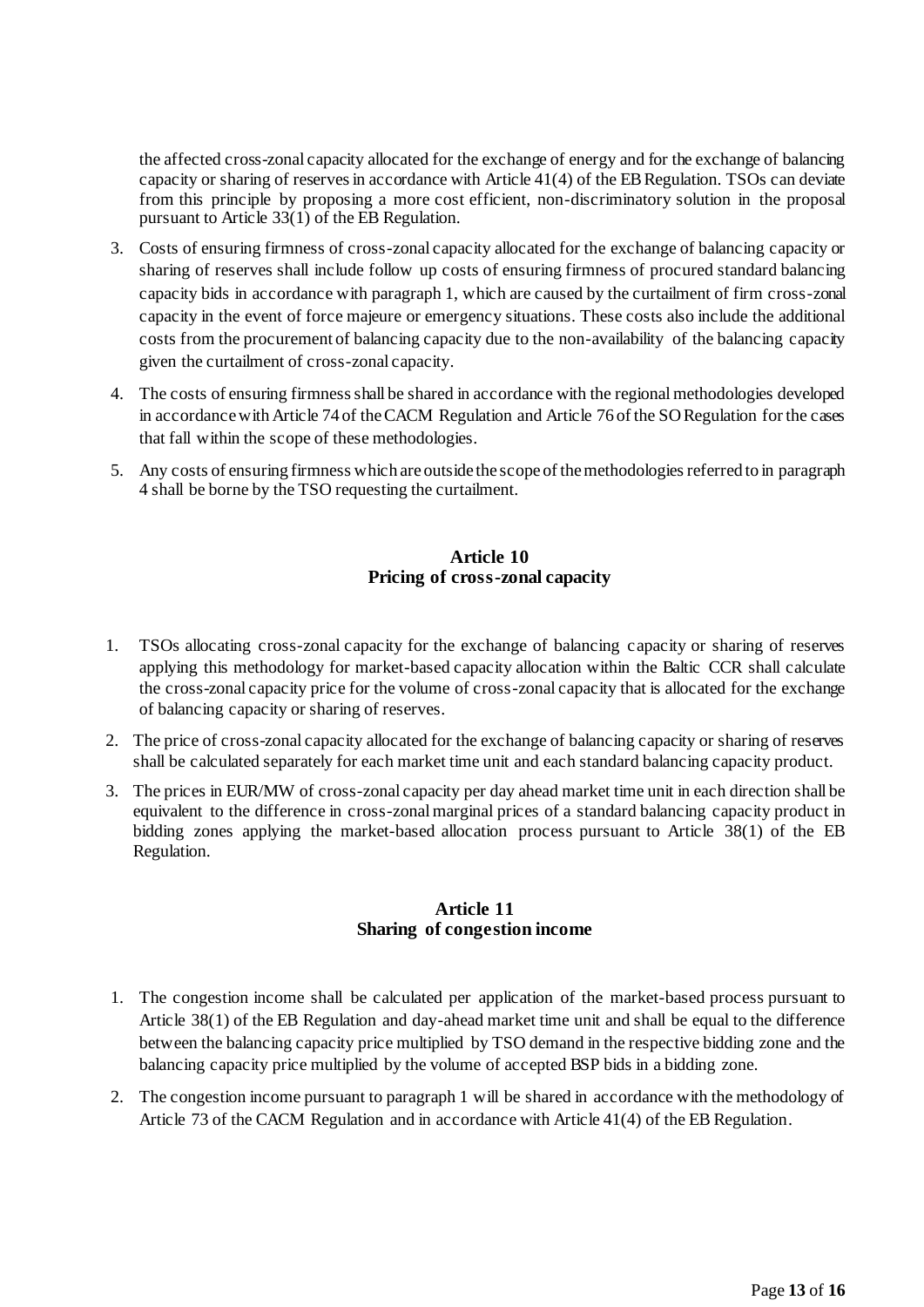- 3. On a monthly basis TSOs of a cooperation applying the market-based process in accordance with Article 38(1) of the EB Regulation shall compare the monthly congestion income calculated in accordance with paragraph 1 with the congestion income which could have been generated for the amount of cross-zonal capacity allocated for the exchange of balancing capacity or sharing of reserves if allocated to the single day ahead coupling instead. The TSOs of a cooperation applying the market-based process in accordance with Article 38(1) of the EB Regulation shall inform all TSOs and regulatory authorities of the CCR and ACER of the outcome of this assessment.
- 4. If the comparison pursuant to paragraph 3 shows a deficit on a monthly basis of generated congestion income following the allocation of cross-zonal capacities for the exchange of balancing capacity and sharing of reserves, the TSOs of a cooperation applying the market-based process in accordance with Article 38(1) of the EB Regulation should pay a compensation to the single day ahead coupling to cover such deficit. The costs of such compensation shall be split among the TSOs of a cooperation applying the market-based process in accordance with Article 38(1) of the EB Regulation in accordance with the distribution of shares of overall decreased procurement costs per TSO from the application of the marketbased process in the relevant month. The compensation to the single day-ahead coupling should be shared among all TSOs in accordance with the shares of decreased congestion income pursuant to the comparison in accordance with paragraph 3.

## **Article 12 Publication of information**

- 1. The TSOs applying this market-based capacity allocation process shall publish all relevant and required information on the transparency website of ENTSO-E according to Article 12(5) of the EB Regulation.
- 2. The TSOs applying this market-based capacity allocation process shall publish the following information on the allocation of cross-zonal capacity for the exchange of balancing capacity or sharing of reserves as soon as possible but no later than one hour before the single day-ahead coupling gate closure time, as defined in accordance with Article 47(2) of the CACM Regulation, pursuant to Article 12(3)(h) of the EB Regulation:
	- (a) date and time when the decision on allocation was made;
	- (b) period of the allocation;
	- (c) volumes allocated including the actual percentage limit applied in accordance with Article 5  $(1)(a)$  to  $(c)$ ; and
	- (d) market values used as a basis for the allocation process in accordance with Articles 6(5) and 7(2).
- 3. The TSOs applying this market-based capacity allocation process shall publish the following information on the use of allocated cross-zonal capacity for the exchange of balancing capacity or sharing of reserves as soon as possible but no later than 1 (one) week after the use of allocated cross-zonal capacity, pursuant to Article 12(3)(i) of the EB Regulation:
	- (a) volume of allocated and used cross-zonal capacity per day-ahead market time unit;
	- (b) volume of released cross-zonal capacity for subsequent time frames per day ahead market time unit in accordance with Article 38(8) of the EB Regulation;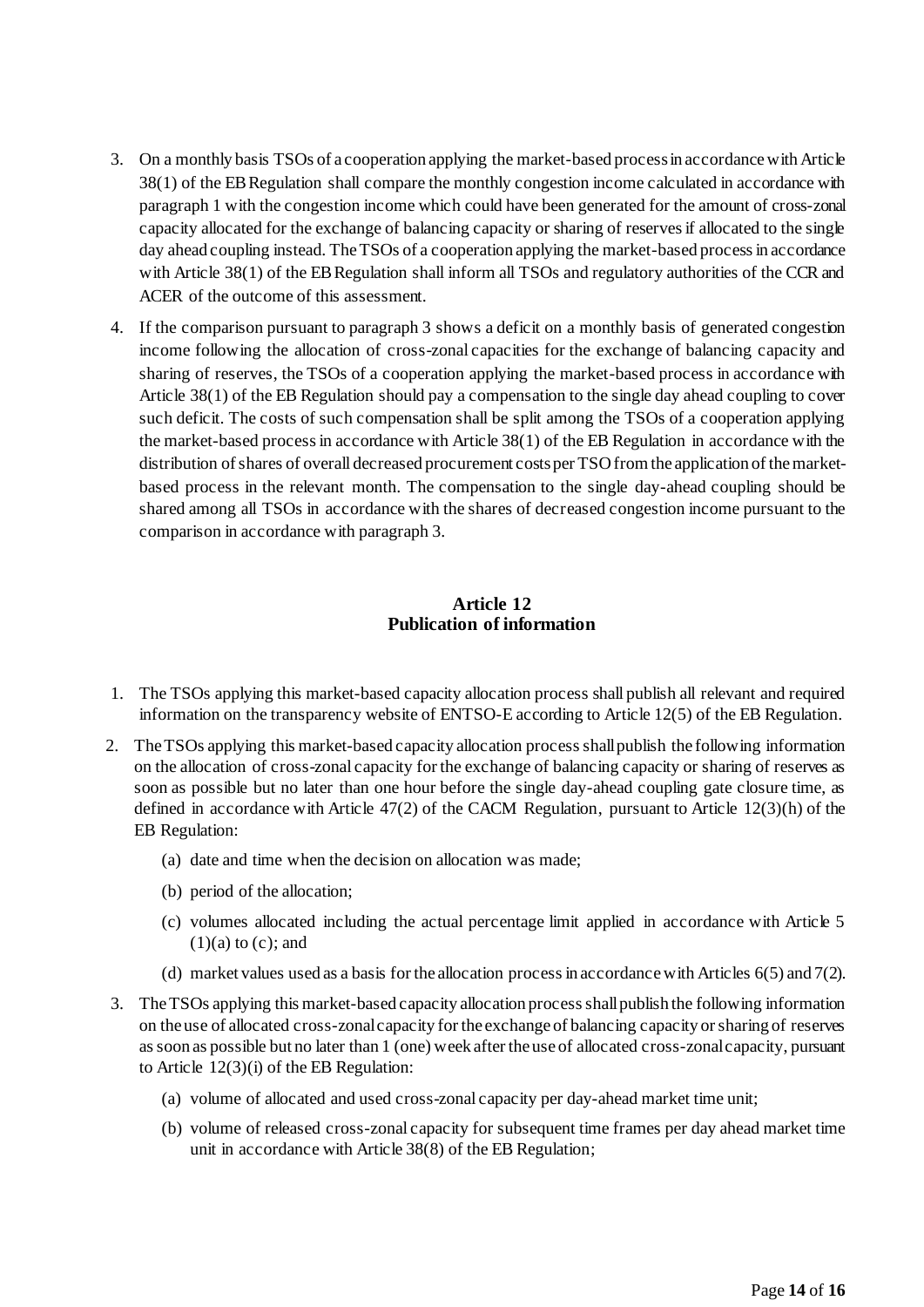- (c) estimated realised costs and benefits of the allocation process. The TSOs will, based on the bid data for the respective standard balancing capacity product, estimate the reduction in procurement costs and estimated welfare gains compared to fulfilling the TSO demand without allocating cross-zonal capacity for exchange of the respective standard balancing capacity product. These estimated costs and benefits will be published as values for each bidding zone, day ahead market time unit and each standard balancing capacity product for the balancing capacity market where this methodology is applied.
- 4. Each TSO applying this market-based allocation process and increased the TSO demand in accordance with Article 7(4)(b) shall publish information at least on the amount of the increase and the anonymised bid curve from the standard balancing capacity not participating in the market-based process on which basis the TSO demand was increased by no later than one day after the performed market-based allocation process.
- 5. The TSOs applying this market-based allocation process shall publish the description of the requirements of the algorithm for the cross-zonal capacity allocation function at least one month before its application.
- 6. The TSOs applying this market-based allocation process and using the option of Article 8(2)(d) shall publish a detailed description how the possible costs associated to the congestion income assessment pursuant to Article 11(4) are considered in the determination of the allocated volume of cross-zonal capacity for the exchange of balancing capacity or sharing of reserves at least one month before the option is used.
- 7. The TSOs applying this market-based allocation process shall publish an overview of the applicable default limits for the maximum volume of cross-zonal capacity allocated for the exchange of balancing capacity pursuant to Article  $5(1)(a)$  and (c).
- 8. The TSOs shall monitor the efficiency of the forecasting methodology and shall, by three months after the go-live of the market-based allocation process and subsequently at least once a year, submit a report to the relevant regulatory authorities. This report shall include at least:
	- (a) a comparison of the forecasted and actual market values of cross-zonal capacity for the exchange of energy;
	- (b) assessment of occurred increases of the limits for the maximum volume of cross-zonal capacity allocated for the exchange of balancing capacity in accordance with Article  $5(1)(b)$ , including statistics on the amount of incidents, increased volumes and percentages, reasons for the incidents and an analysis of the economic surplus effects on the SDAC;
	- (c) assessment of the impact on the price formation of the single day-ahead coupling due to the allocation of cross-zonal capacity for the exchange of balancing capacity or sharing of reserves;
	- (d) assessment of impacts on the economic surplus of the SDAC and economic surplus from the exchange of balancing capacity from the application of the market-based allocation process and the specific impact following an increase of a default limit for the maximum volume of crosszonal capacity allocated for the exchange of balancing capacity pursuant to the process described in Article  $5(1)(c)$ ; and
	- (e) where necessary, proposals to improve the accuracy of the forecasted market values, including a different limit for the maximum volume of cross zonal capacity pursuant to Article 5(1) or different mark-up values per bidding zone border pursuant to Article 6(2).